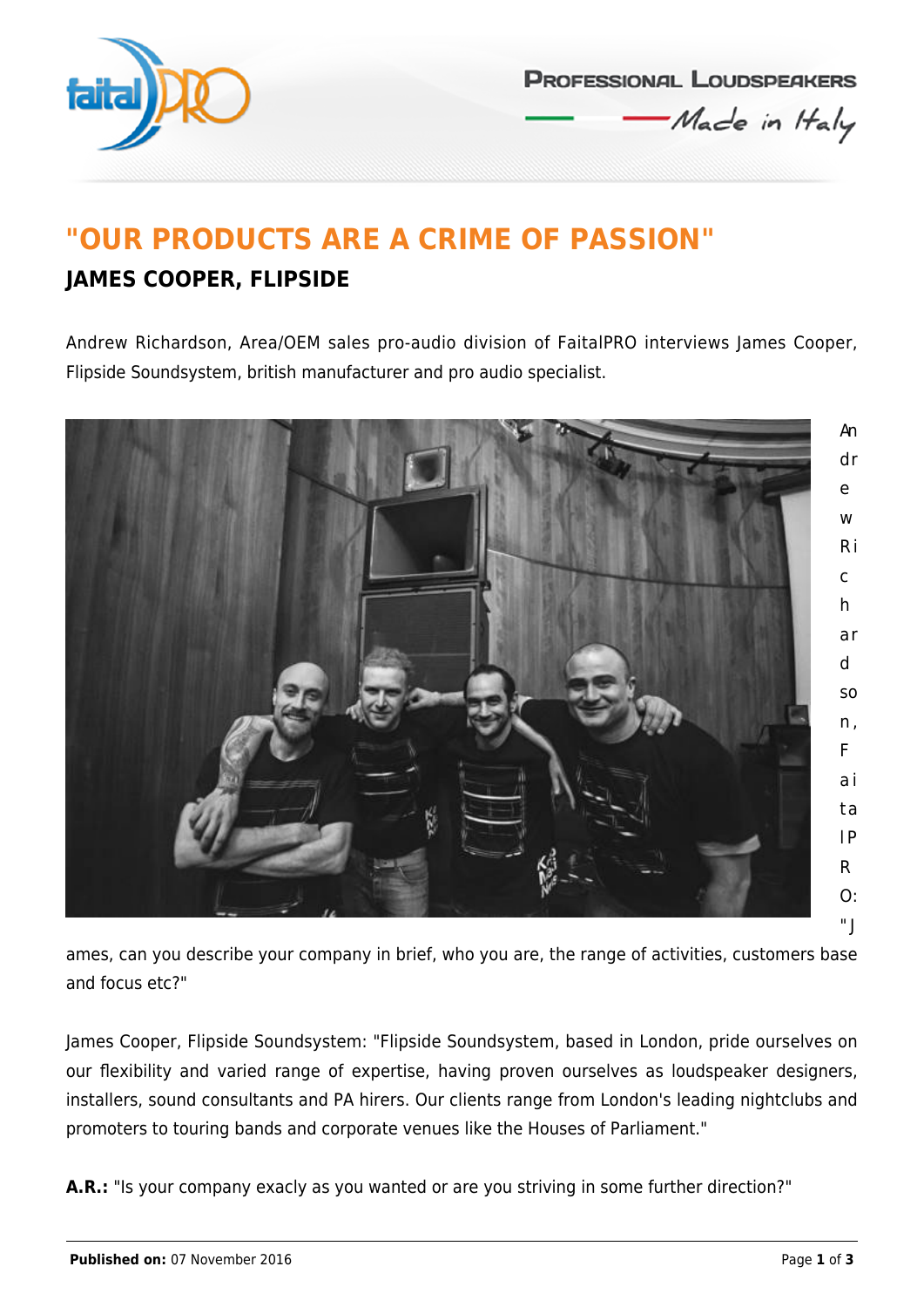

**J.C.:** "Currently we are focusing on developing our PA hire business so that we can focus more resources on developing new products and ground breaking concepts. Our products are more a crime of passion than a business move and we pride ourselves on the devotion and attention to detail we pour into our research and development. Hopefully in the next few years you will see the Flipside brand expand to provide solutions for a much wider range of applications while still

**PROFESSIONAL LOUDSPEAKERS** 

Made in Haly

A.R.: "Who are your target clients?

maintaining our totally uncompromising quality."

**J.C.:** "We tend to deal directly with end users and make little attempts to compromise quality for mass market appeal. Generally our clients comprise of companies and individuals looking for the best possible sound quality available.

**A.R.:** "How do you see the pro audio market today within the landscape of London?"

**J.C.:** "We have developed long lasting relationships with clients and suppliers whom we bond with over a shared love for the industry and its products."

**A.R.:** "Do you have for us one or two anecdotes on a particular installation using FaitalPRO components?"

**J.C.:** "Currently we're working on a new install requiring a pretty large number of bespoke loudspeakers to be designed. After a lot of listening and research we keep returning to FaitalPRO as we just can't find another product range out there that can provide the quality we want in the power to size ratio we need."

**A.R.:** "How is the business atmosphere in your territory and client base?"

**J.C.:** "In one word... Hard. Between the larger European corporations buying up some of the longest standing and best fellow companies in the UK and the tendency for local councils to systematically shut down as much of the live music scene as possible. All that said it is an interesting time. As the bigger companies fall out of favor due to declining quality and worsening customer/trade care it creates a space for smaller companies to fill the gap."

**A.R.:** "What products and FaitalPRO's are making a positive impact on your business?"

**J.C.:** "At the moment Hypex amplifier modules and FaitalPRO's RS range of bass drivers... Lots of exciting things in the pipeline as a direct result of these products coming our way!"